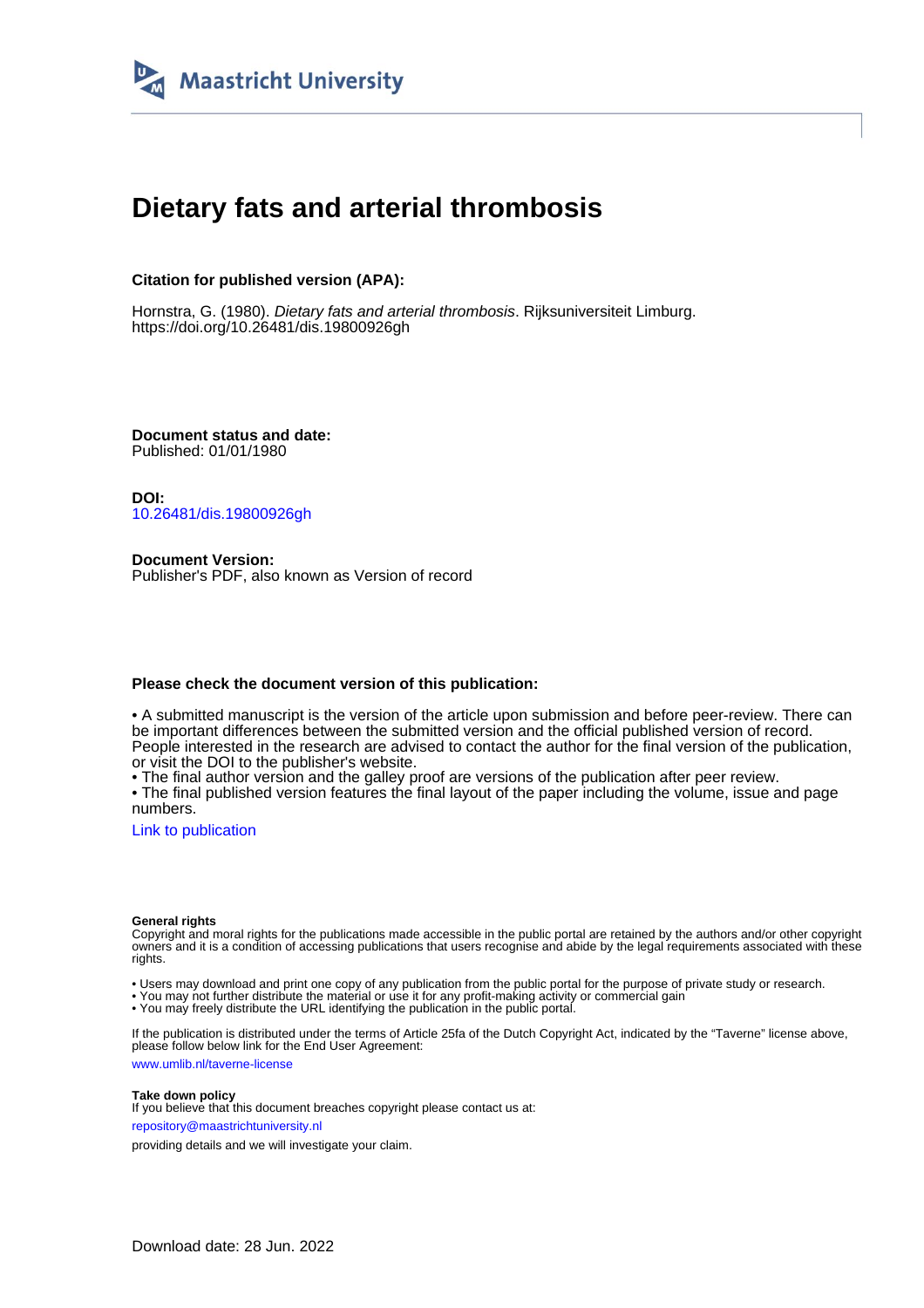#### **STELLINGEN**

behorende bij het proefschrift "Dietary fats and arterial thrombosis"

- 1. Het vervangen van verzadigde vetten in de voeding door oliën rijk aan meervoudig-onverzadigde vetzuren, doet de arteriële thromboseneiging afnemen en draagt ook daardoor bij tot een vermindering van het risiko van hart- en vaatziekten. Het gebruik van linolzuurrijke oliën verdient hierbij de voorkeur boven dat van visolie.
- $2.$ De betekenis van thrombine voor het ontstaan van arteriële thrombose wordt nog steeds onderschat.
- 3. Geaktiveerde bloedplaatjes zijn onder fysiologische omstandigheden niet in staat de prostacyclineproduktie van de vaatwand te stimuleren. De thromboregulatie-theorie van Moncada en Vane moet daarom als onjuist worden beschouwd.
- 4. De gebruikelijke in vitro methoden ter bepaling van de funktie van bloedplaatjes hebben nauwelijks enige voorspellende waarde ten aanzien van de arteriële thromboseneiging in vivo.
- $5.$ Het vermogen van geaktiveerde bloedplaatjes het thrombosebevorderende thromboxaan A<sub>2</sub> te synthetiseren heeft een grotere invloed op de arteriële thromboseneiging dan het vermogen van de bloedvatwand om het antithrombotische prostacycline te produceren.
- 6. Prostaglandines en thromboxanen van de 3-serie worden niet uit endogene precursors gevormd en zijn dan ook niet bij het proces van de thromboregulering betrokken.
- 7. De hoeveelheid thromboxaan  $A_2$  die door geaktiveerde bloedplaatjes kan worden geproduceerd wordt onder niet-pathologische omstandigheden bepaald door het arachidonzuurgehalte van de plaatjes-fosfolipiden.
- 8. Het niet of onvolledig verstrekken van voedingsadviezen door de behandelend arts aan patienten met cardiovasculaire aandoeningen kan niet langer als een schoonheidsfout worden gezien maar moet als een nalatigheid worden gekwalificeerd.